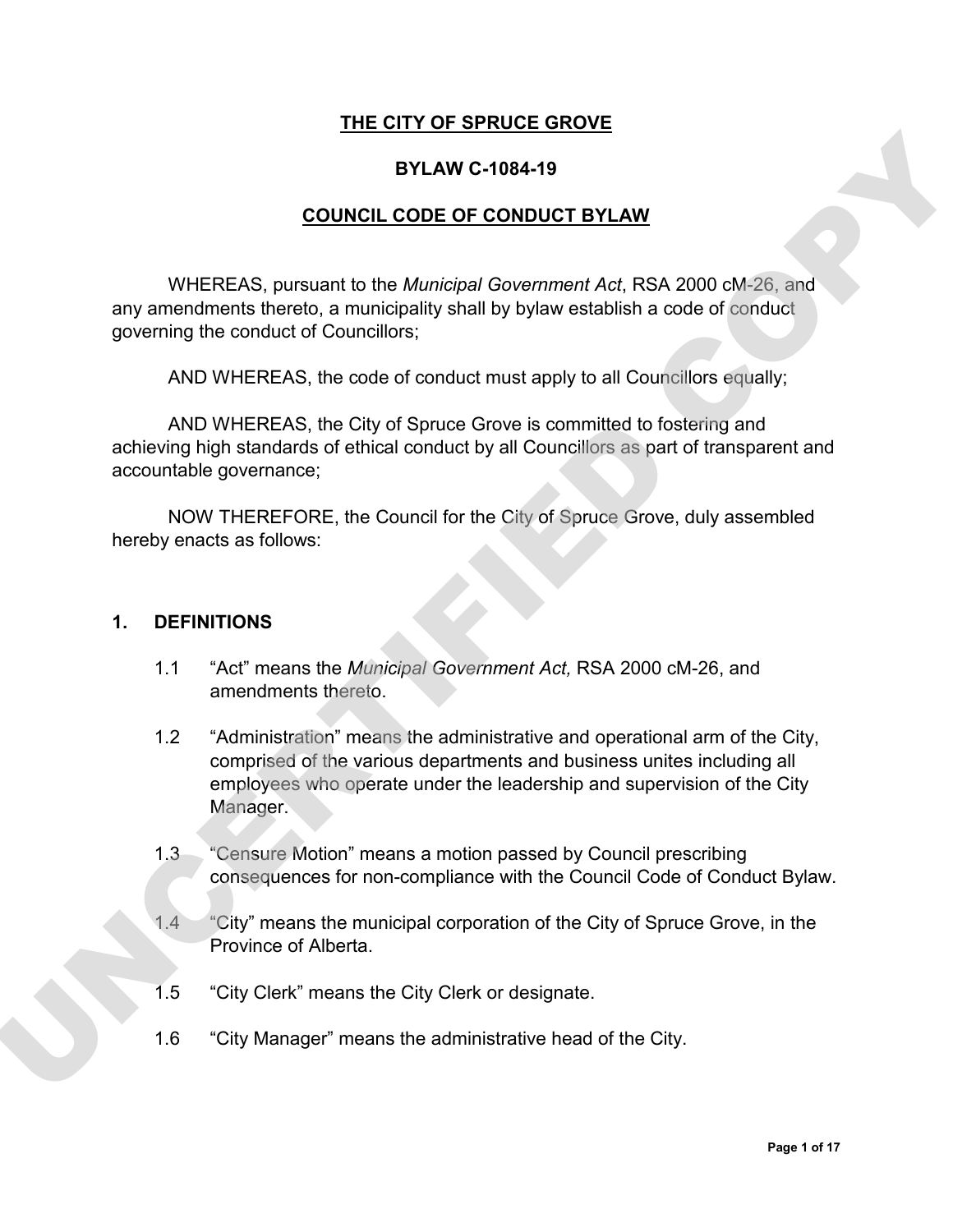- 1.7 "Confidential Information" means information that a Councillor has a legal duty not to disclose. It also includes information that is not public, and the disclosure of which could reasonably harm the interests of individuals or organizations, including the City. For additional clarity, Confidential Information does not include information that has been made publicly available. diplomation disclosics. It also included information that is not public, and the matricular disclosure of which could researchly harm the interests of individuals or<br>organizations, including the COV, for additional class,
	- 1.8 "Council" means the Council of the City elected pursuant to the *Local Authorities Election Act,* RSA 2000 cL-21.
	- 1.9 "Councillor" means a member of elected Council including the Mayor.
	- 1.10 "Gifts" means gifts, gratuities, cash, promotional items, entertainment, prizes, hospitality, use of assets or property, or anything of value (cash or in kind) from anyone who has business or is seeking business with the City, or who conducts activities that are regulated by the City, or who has interests that may be substantially affected by the actions of the Councillors.
	- 1.11 "Investigator" means the individual or body appointed by Council to investigate and report on complaints.
	- 1.12 "Mayor" means the chief elected official.
	- 1.13 "Municipal Election" means a general election, first election, by-election and a vote on a bylaw or question.
	- 1.14 "Personal Information" means recorded information about an identifiable individual, as further specified in the *Freedom of Information and Protection of Privacy Act,* RSA 2000 cF-25.
	- 1.15 "Social Media" refers to freely accessible, third-party hosted, interactive web-based technologies used to produce, post, and interact through text, images, video and audio to inform, share, promote, collaborate or network.

### **2. REPRESENTING THE MUNICIPALITY AND GENERAL REGULATIONS**

- 2.1 Councillors shall:
	- (a) consider the well-being and interests of the municipality and the community as a whole;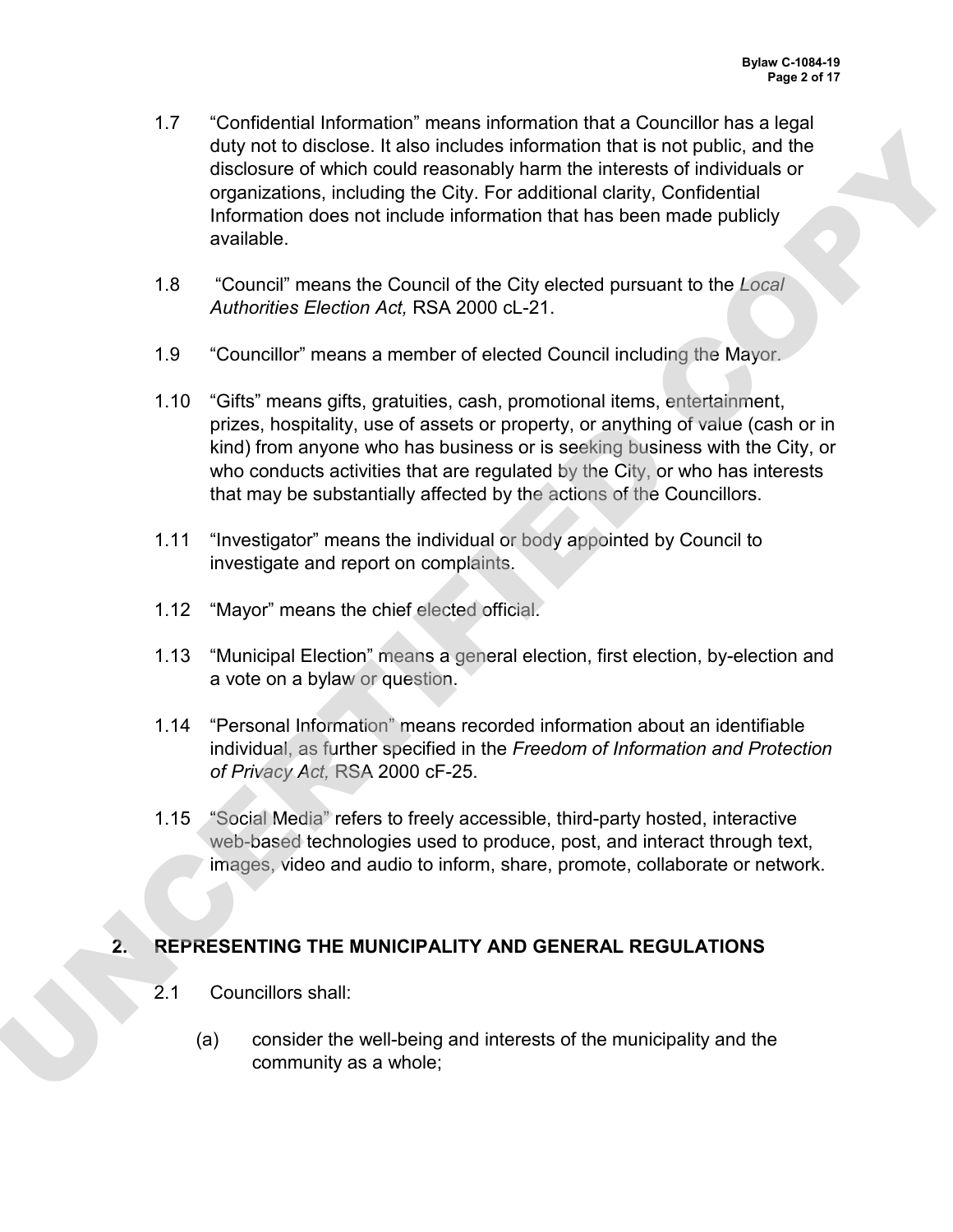- (b) perform their functions and duties in a conscientious and diligent manner with integrity, accountability, transparency, respect, and professionalism;
- (c) ensure their comments and actions demonstrate respect for Council, its decisions, its decision making-process, Councillors, Administration, and staff;
- (d) accept their governance role as outlined by the Act and Council Procedure Bylaw;
- (e) set strategic objectives for the City as well as consider long-term planning and goals;
- (f) arrange their private affairs and conduct themselves in a manner that promotes public confidence and will bear close public scrutiny;
- (g) observe a high standard of professionalism when representing the municipality and in their dealings with Councillors or the broader public; and
- (h) Understand their fiduciary responsibility to the external boards and committees they have been appointed to and act in the best interests of that particular board or committee.

# **3. COMMUNICATING ON BEHALF OF THE MUNICIPALITY**

- 3.1 The Mayor is Council's official spokesperson, unless Council has appointed another Councillor to act in this capacity.
- 3.2 Councillors may not speak on behalf of Council unless authorized to do so by the Mayor, or unless Council has clearly spoken as a body and granted permission to do so.
- 3.3 Comments made by the official spokesperson must not show disrespect for Council, its decisions, its decision-making process, Councillors, Administration, or staff.
- 3.4 Council's official spokesperson must ensure that their comments accurately reflect the official position and will of Council as a whole, even if the mannor with integrity, accountability, transparency, respect and<br>professionalism;<br>the professionalism; accountability, transparency, respect and<br>is decision, its decision making-process. Councillors, Administration,<br>and st Councillor personally disagrees with Council's position.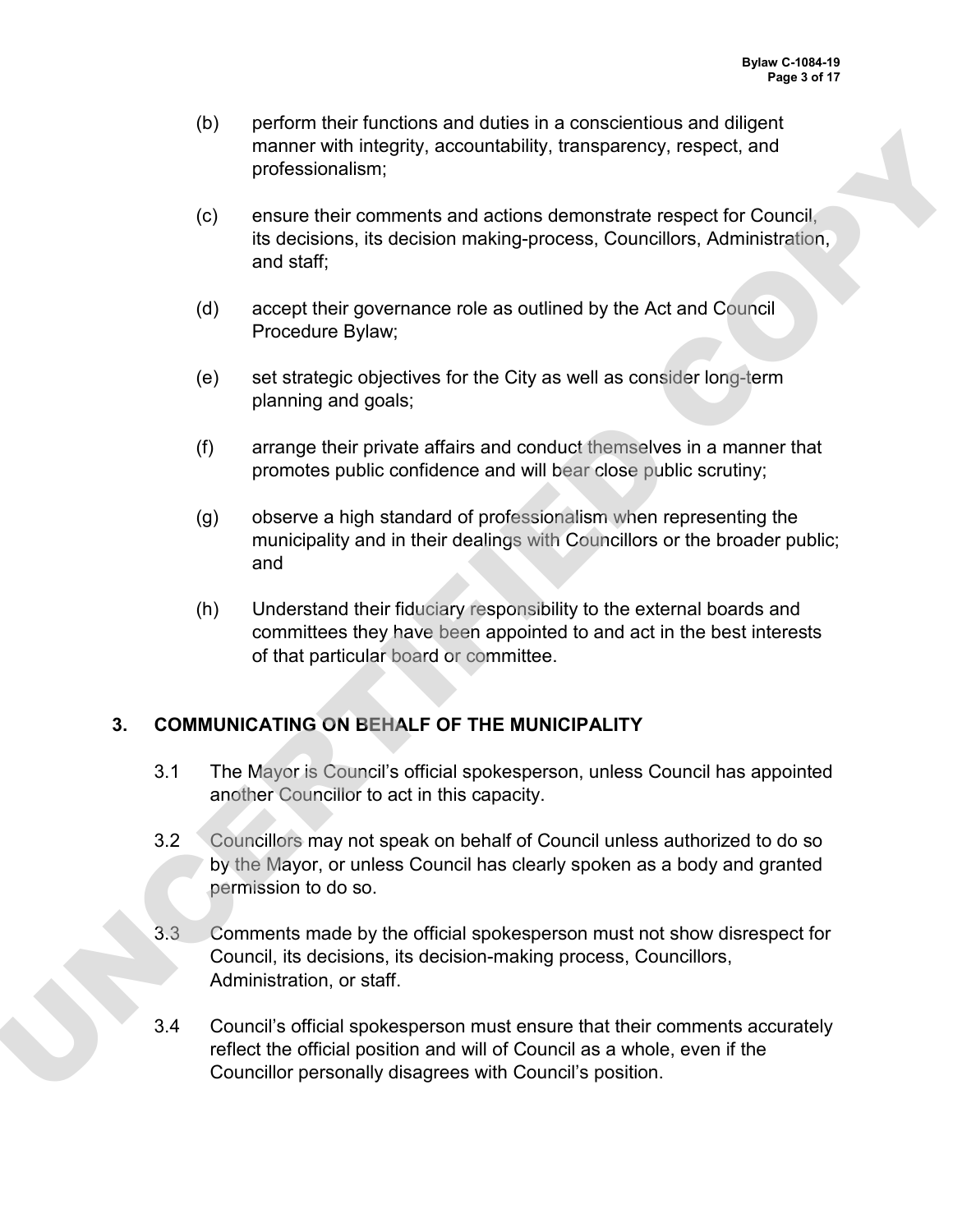- 3.5 Comments made by the official spokesperson must not give the media or any unauthorized person information brought to Council in confidence.
- 3.6 No Councillor shall make a statement when they know that statement is false.
- 3.7 No Councillor shall make a statement with the intent to mislead Council or Councillors or the public.
- 3.8 As a member of the community, Councillors retain the right to make public comment or speak to the media. Councillors will endeavor, when not speaking on behalf of Council, to clearly identify when opinions are stated that they are their own personal opinions and do not necessarily represent the position of Council nor unduly reflect on any Council decision. in the Councillor state and the matter of the condition of the condition of the Mockletter and the Mockletter and the state ment with the internet by known that statement is<br>take.<br>
No Councillors or the public.<br>
23 No Coun
	- 3.9 If questioned by the media on their opinions regarding business yet to come before Council, Councillors should refrain from commenting to remove the risk of prejudicing the business in the Chamber.

## **4. SOCIAL MEDIA**

- 4.1 All official City of Spruce Grove Social Media accounts are solely managed by Administration.
- 4.2 No Councillor shall use Social Media to publish anything that is dishonest, untrue, unsubstantiated, offensive, disrespectful, constitutes harassment, is defamatory or misleading in any way.
- 4.3 Council members may post to Social Media, but should refrain from the following:
	- (a) posting and/or sending electronic communications while a council meeting is in session;
	- (b) posting, sending or reading communications regarding quasi-judicial issues through Social Media;
	- (c) posting or sending communications through Social Media that discuss matters that are attorney-client privileged or that are still confidential matters.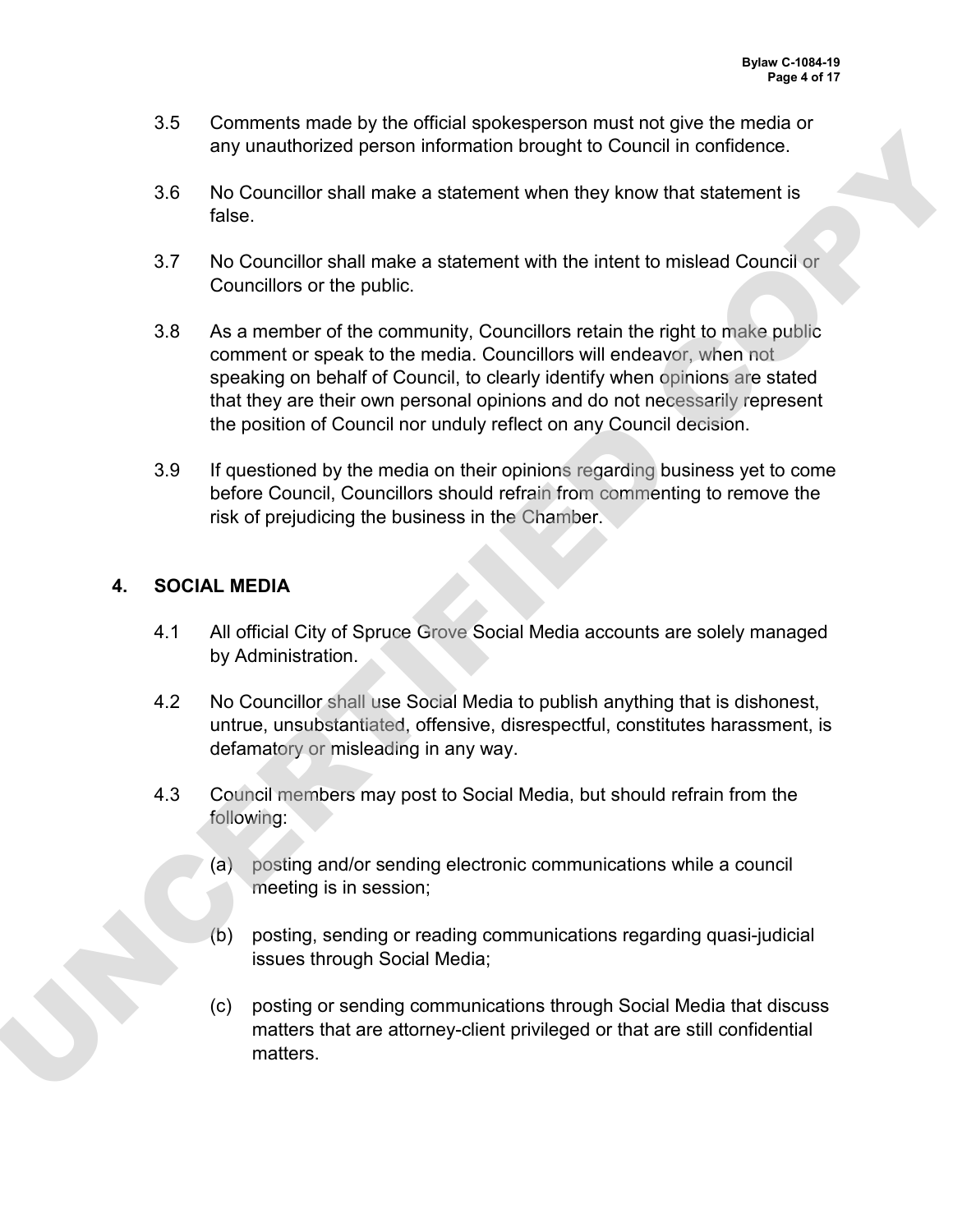#### **5. RESPECTING THE DECISION-MAKING PROCESS**

- 5.1 Councillors accept that effective governance of the municipality is critical to ensuring that decisions are taken in the best interests of all stakeholders and to enable the municipality to function as a good corporate citizen.
- 5.2 All Councillors should be given a full opportunity to address issues before Council in a full, open and professional manner to encourage and promote healthy debate of issues.
- 5.3 Decision-making authority lies with Council, and not with any individual Councillor. Council may only act by bylaw or resolution passed at a Council meeting held in public at which there is a quorum present. No Councillor shall, unless authorized by Council, attempt to bind the municipality or give direction to employees in Administration, agents, contractors, consultants or other service providers or prospective vendors to the City.
- 5.4 The decision of Council must be accepted and respected by all Councillors even if some individual Councillors do not agree with the majority decision.
- 5.5 While an individual Councillor may publically state that he/she did not vote with the majority of Council on an issue, this type of statement must be made in a manner that respects council's decision, council, other Councillors and City Administration.
- 5.6 Councillors shall conduct and convey Council business and all their duties in an open and transparent manner other than for those matters which by law are authorized to be dealt with in a confidential manner in an in camera session, and in so doing, allow the public to view the process and rationale which was used to reach decisions and the reasons for taking certain actions. 5.1 Councillors accept that effective governance of the municipality is critical to<br>ensuring part decisions are basken in the best interests of all state/holders<br>and to enable the municipality to function as a good conpora
	- 5.7 All Councillors recognize the responsibility of the spokesperson to accurately communicate the decisions of the Council, even if they disagree with such decisions, such that respect for the decision-making processes of Council is fostered.

### **6. ADHERENCE TO LEGISLATION AND POLICY**

6.1 Councillors shall uphold the law established by the Parliament of Canada and the Legislature of Alberta and the bylaws, policies and procedures adopted by Council.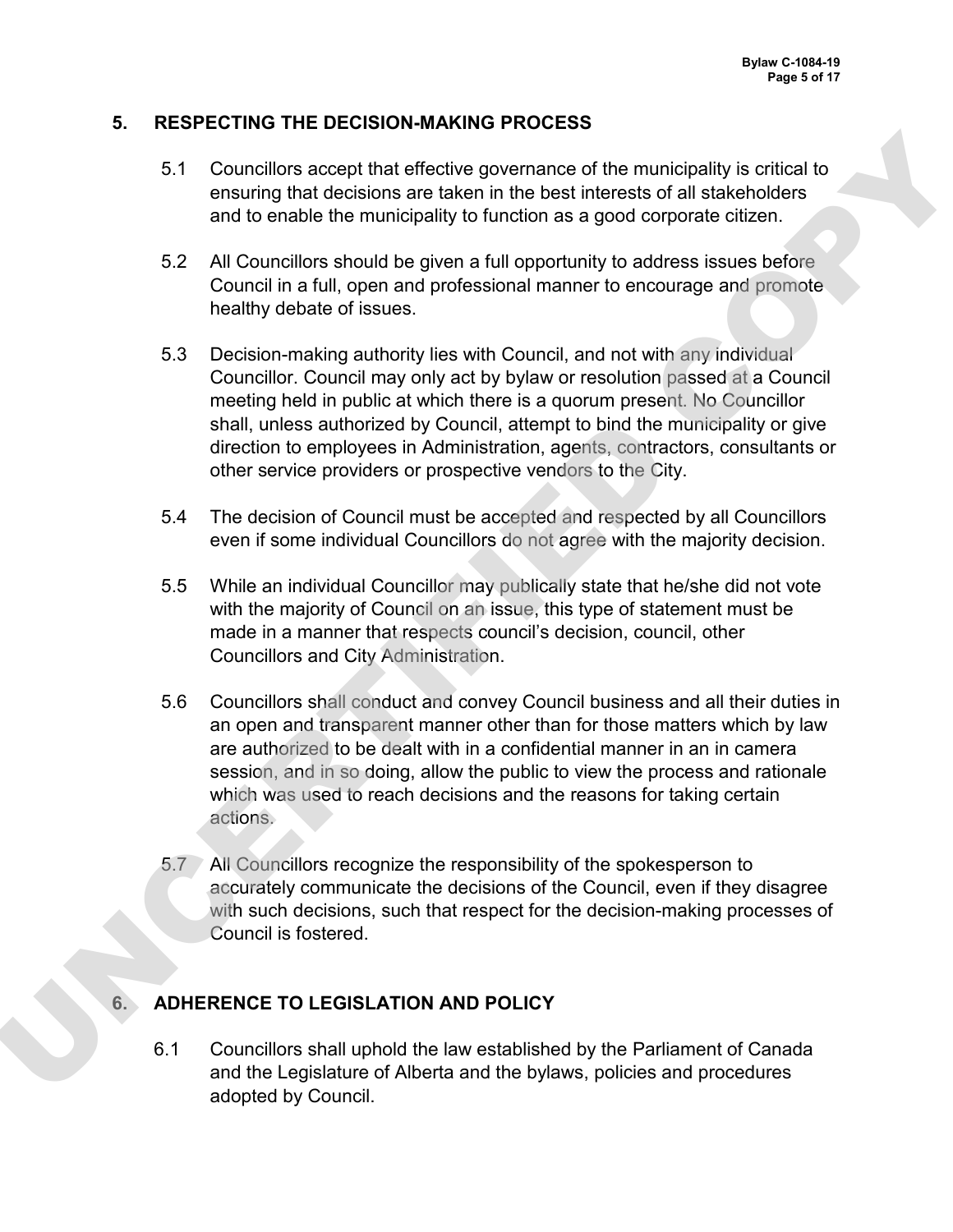- 6.2 Councillors shall respect the municipality of the City of Spruce Grove as an institution, its bylaws, policies and procedures and shall encourage public respect for the municipality, its bylaws, policies and procedures.
- 6.3 A Councillor must not encourage disobedience of any bylaw, policy, or procedure of the City of Spruce Grove in responding to a member of the public, as this undermines public confidence in the municipality and the rule of law.

## **7. RESPECTFUL INTERACTIONS**

- 7.1 Councillors are subject to the City's Respectful Workplace Policy, which promotes respectful interactions that show regard for the rights, dignity, health and safety of all. Councillor violations of this policy will be addressed in accordance with the complaint resolution and disciplinary provisions within this bylaw. 62 Councillors shall respect the municipality of the City of Spuce Grove as an<br>institution, its bytwas, policies and procedures and shall encourage public<br>respect for the municipality, its bytws, policies and procedures.<br>
	- 7.2 The Council-Administration Protocol Policy reinforces the roles and responsibilities of Council and Administration and guides their interactions. Councillor violations of this policy will be addressed in accordance with the complaint resolution and disciplinary provisions within this bylaw.

# **8. CONFIDENTIALITY AND INFORMATION MANAGEMENT**

- 8.1 A Councillor must protect Confidential Information. This includes the following requirements:
	- (a) a Councillor must not disclose Confidential Information, including to City employees, or to persons outside the City, except when:
		- (i) required by law;
		- (ii) authorized by Council; or
		- (iii) requested by City employees empowered to authorize such disclosure.

This obligation continues in perpetuity.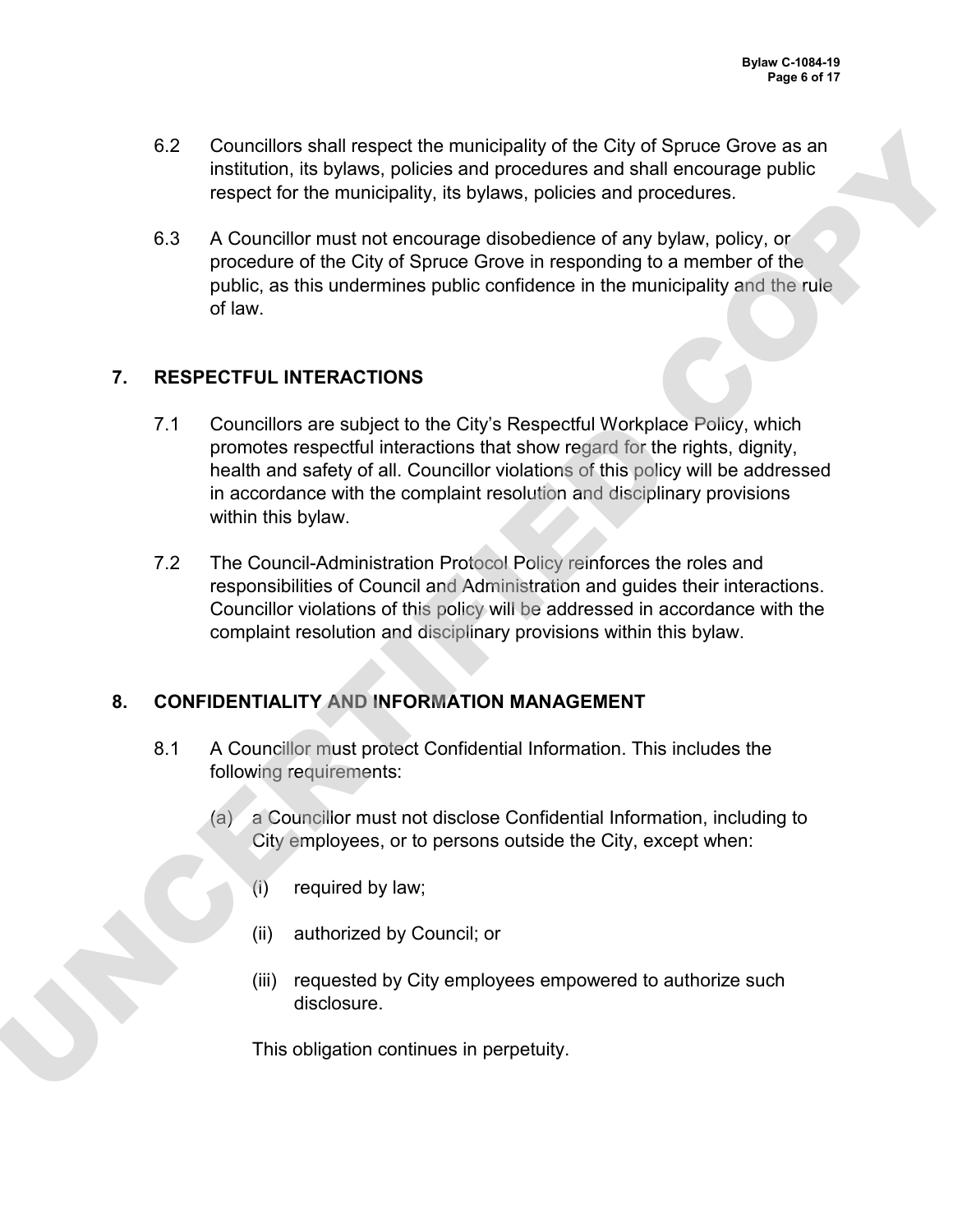- (b) a Councillor must not use Confidential Information with the intention to cause harm or detriment to Council, the City, or any other person or body;
- (c) a Councillor must protect Confidential Information from inadvertent disclosure,
- (d) a Councillor must use Confidential Information only for the purpose for which it is intended to be used;
- (e) a Councillor must take reasonable care to prevent the examination of Confidential Information by unauthorized individuals; and
- (f) a Councillor must not use Confidential Information for personal or private gain, or for the gain of relatives or any person or corporation.
- 8.2 When dealing with Personal Information, a Councillor must comply with the provisions of the *Freedom of Information and Protection of Privacy Act*. All reasonable and necessary measures must be taken to ensure that the personal or private information of individuals is protected. Cause harm or detriment to Council, the city, or any other person or<br>
tody,<br>
tody, a Councillor must protect Confidential Information from inadvertent<br>
(c) a Councillor must use Confidential Information any for the purpose
	- 8.3 Members of Council should not access or attempt to gain access to Confidential Information in the custody of the City unless it is necessary for the performance of their duties and not prohibited by Council policy.
	- 8.4 Councillors must retain City records and other City information in accordance with best practices as set out in the City's Return of Records Council, Task Forces, Boards and Committees Policy and within the Return of Records Acknowledgment and Undertaking.

# **9. CONFLICTS OF INTEREST**

- 9.1 Councillors have a statutory duty to comply with the pecuniary interest provisions set out in Part 5, Division 6 of the Act and a corresponding duty to vote unless required or permitted to abstain under the Act or another enactment.
- 9.2 Councillors are to be free from undue influence and not act or appear to act in order to gain financial or other benefits for themselves, family, friends or associates, business or otherwise.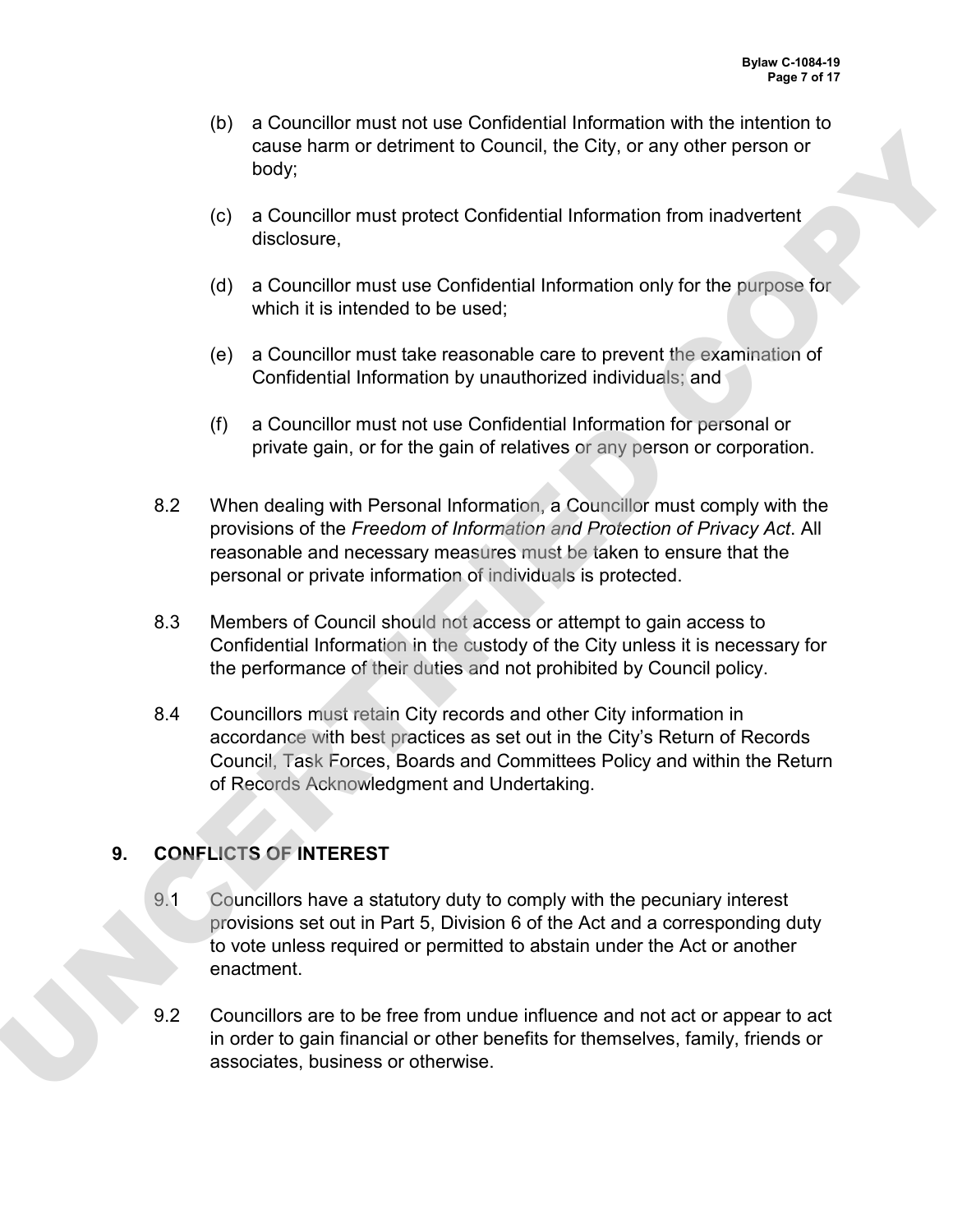- 9.3 Councillors must not place themselves under any financial obligation that may influence them in discharging their duties and responsibilities as councillors.
- 9.4 Councillors shall approach decision-making with an open mind that is capable of persuasion.
- 9.5 Councillors shall not engage in any activity that is incompatible or inconsistent with the ethical discharge of a Councillor's duties and obligations as an elected official or board member in the City of Spruce **Grove**

#### **10. ACCEPTANCE OF GIFTS**

- 10.1 Councillors may accept for their own use, Gifts that are normally received as a matter of protocol or social obligations that normally accompany the position of an elected official and are received as an incident of protocol or social obligation, provided that the value of the Gift does not exceed \$300.00 and is not related to any particular transaction or activity of the City or decision by Council. may influence them in discharging their duties and responsibilities as<br>councillors. Sall approach decisio-making with an open mind that is<br>depelde of persuasion.<br>B.C. Councillors shall and engage in any activity that is in
	- 10.2 Substantial or material Gifts valued over \$300.00 should either be rejected by Councillors or accepted on the condition that the Gift is accepted on behalf of Council and donated to a non-profit organization that is not associated with the Councillor.
	- 10.3 Councillors shall not accept Gifts or other benefits that would, to a reasonable member of the public, appear to be in gratitude for influence, to induce influence, or otherwise to go beyond the necessary and appropriate public functions involved.
	- 10.4 Gifts received by a Councillor on behalf of the Municipality as a matter of official protocol which have significance or historical value for the City of Spruce Grove shall be left with the municipality when the Councillor ceases to hold office.
	- 10.5 Councillors shall report receipt of Gifts that carry a value in excess of \$50 to the City Clerk. Such report shall identify:
		- (a) the nature and source of the Gift;
		- (b) the date on which the Gift was received; and
		- (c) the estimated fair market value of the Gift.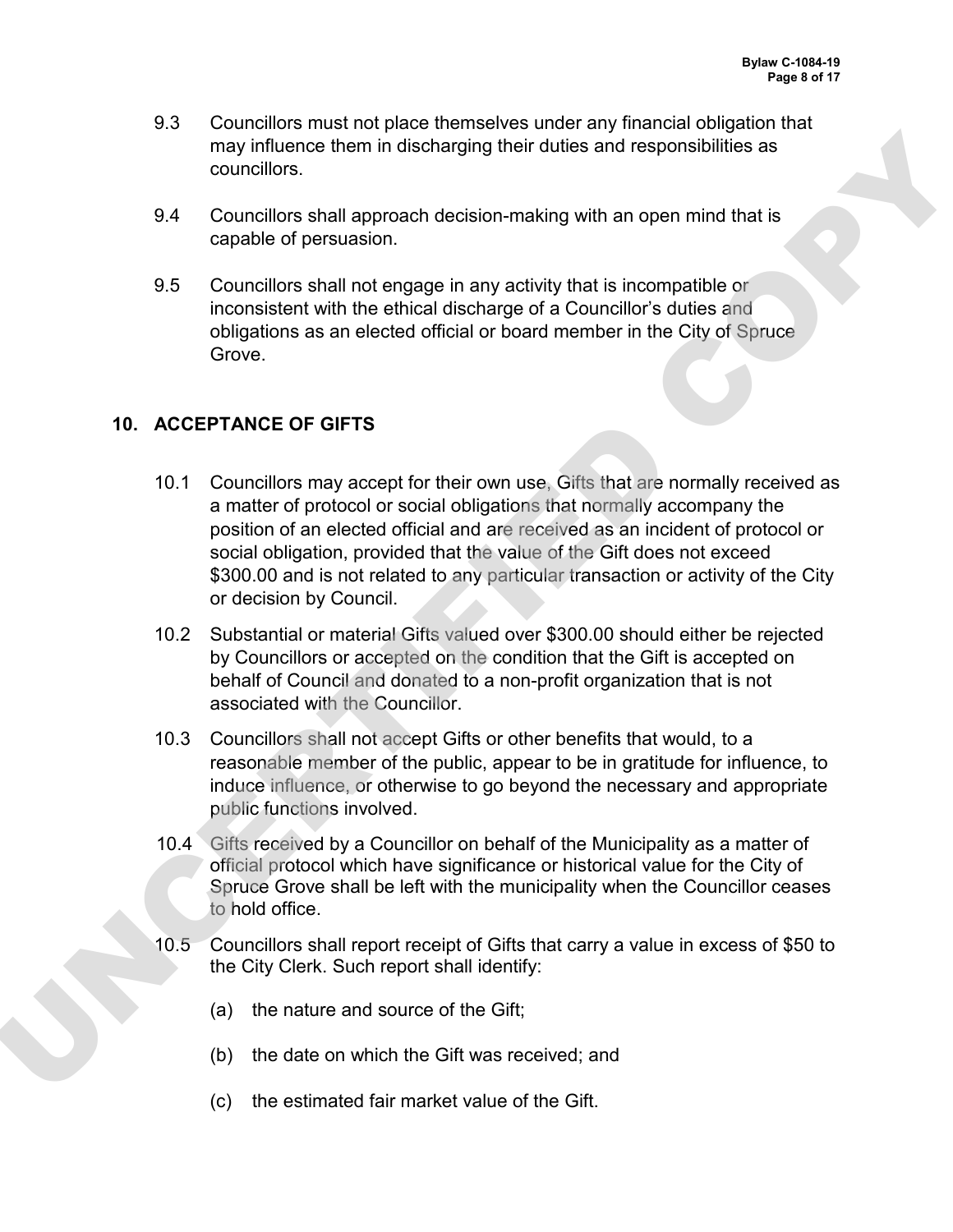Such reports will be a matter of public record, and will be available for public viewing.

### **11. IMPROPER USE OF INFLUENCE**

- 11.1 No Councillor shall use their influence of their office for any purpose other than for the exercise of their duties.
- 11.2 No Councillor shall grant any special consideration, preferential treatment or advantage to any person or organization based solely on the identity of the person(s) or organization(s).
- 11.3 A Councillor may not direct the work of City employees, and should follow established channels of communication and authority when working with City employees.
- 11.4 A Councillor must not request City employees to undertake personal or private work on behalf of the Councillor, or accept such work from a City employee.

### **12. USE OF MUNICIPAL ASSETS AND SERVICES**

- 12.1 Councillors shall not use electronic devices provided by the City for business use other than the business of Council with the exception of personal use providing this use is in adherence with City policies.
- 12.2 Councillors may not use any other City resources, property, equipment, services, information or supplies to pursue their private interest or the interest of someone they know.
- 12.3 Municipal property, equipment, service, supplies and staff resources that are available to the general public may be used by a Councillor for personal use upon the same terms and conditions as the general public, including booking and payment of any applicable fees or charges. Such reprofise the matter of public record, and will be available for public<br>viewing.<br>
11. IMPROPER USE OF INFLUENCE<br>
11.1 NO Councillor stell distribution the section of their diffuse check from purpose other<br>
11.2 No Cou

# **13. ORIENTATION AND TRAINING ATTENDANCE**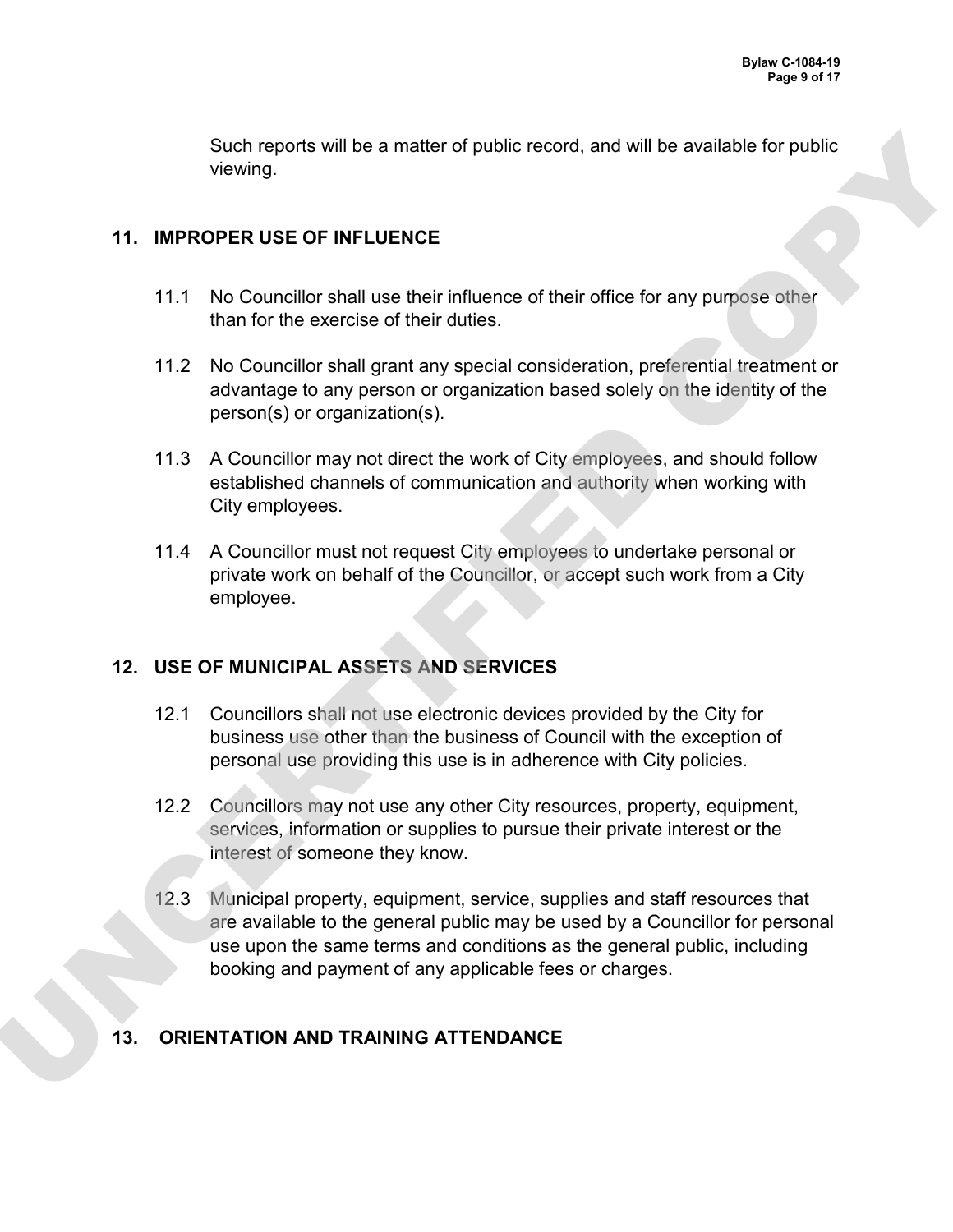- 13.1 Unless excused by Council, Councillors and Council-elect are expected to attend:
	- (a) orientation at the start of each Council term; and
	- (b) any training organized at the direction of Council or mandated by the Province of Alberta.

### **14. COMPLAINT PROCESS**

#### **Filing a complaint**

- 14.1 A complaint alleging a breach of the Code of Conduct may be made by a Councillor, member of Administration or a member of the public.
- 14.2 A complaint must be filed in writing to the City Manager or designate, either by mail, email or facsimile and shall contain the following information:
	- (a) the name and contact information of the complainant;
	- (b) the name of the Councillor(s) who have allegedly breached the Council Code of Conduct;
	- (c) the nature of the alleged complainant, including
		- (i) the provision of the bylaw allegedly violated; and
		- (ii) the facts surrounding the violation.
	- (d) the name and contact information of any witnesses to the incident.
- 14.3 An investigation will not be started without first having reasonable grounds to believe that the suspected breach is likely to occur, or has already occurred. This will be determined by Council through the weighing of the seriousness of the alleged action and the determination of whether the Code of Conduct has jurisdiction over the alleged incident. eterations of the start of each Council term; and<br>
(b) orientation at the start of each Council term; and<br>
(b) any training organized at the direction of Council or mandated by the<br>
Province of Alberta.<br>
The properties<br>
14
	- 14.4 The Mayor will appoint an independent third party Investigator to assess the complaint and make a recommendation to Council whether or not an investigation is warranted.
	- 14.5 When Council is of the opinion that there are reasonable grounds for believing that a violation of the Code of Conduct may have occurred they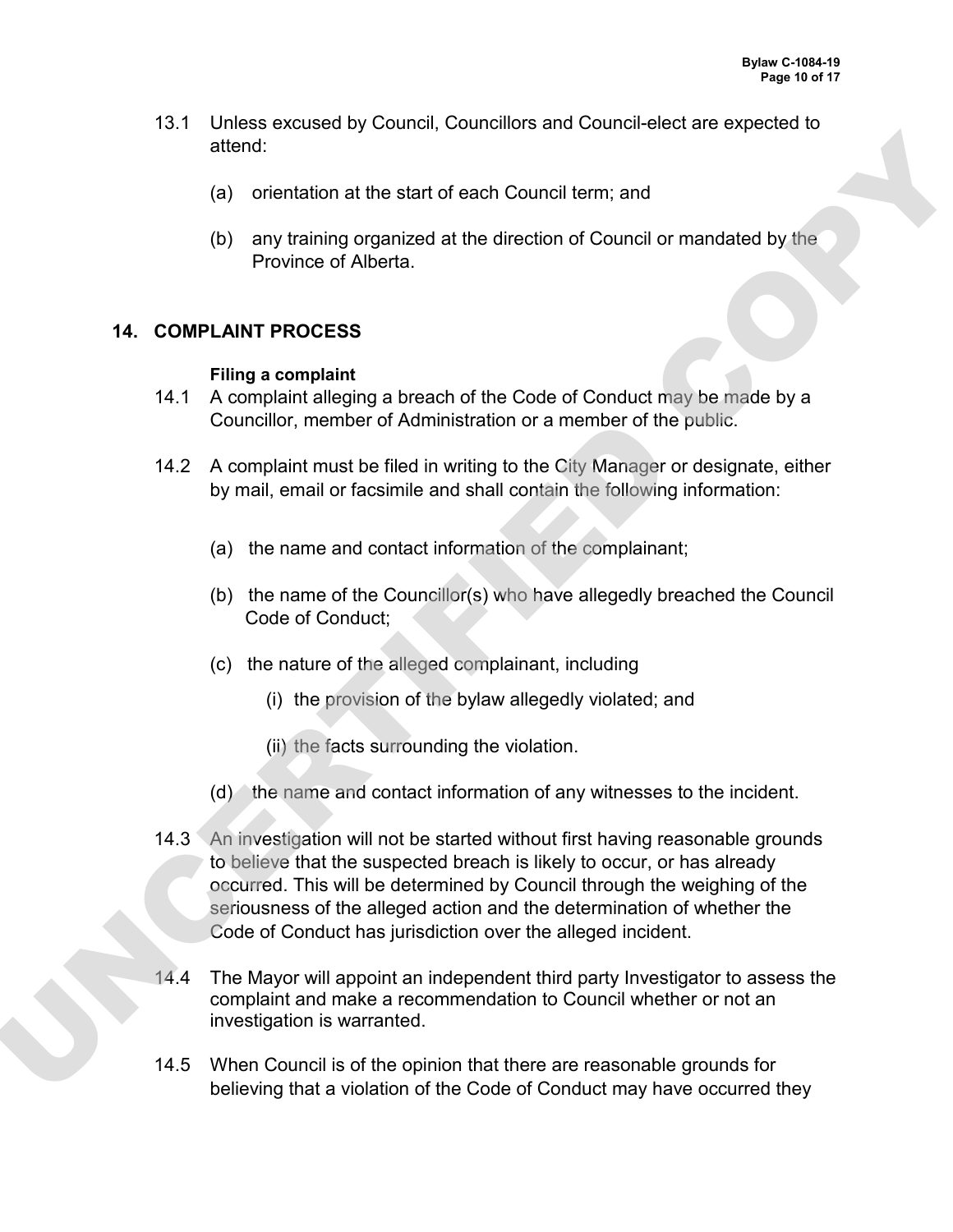shall determine whether the circumstances of the report require a formal investigation or whether the issues involved can be more promptly and efficiently resolved informally.

- 14.6 Council shall, where found to be warranted by a majority of Councillors, engage either:
	- (a) a third party mediator to resolve a matter informally; or
	- (b) a third party Investigator to conduct the inquiry and present findings and recommendations to Council.

#### **Not hearing a complaint**

- 14.7 Council may refuse to hear a complaint that:
	- (a) is not within Council's authority to investigate, or
	- (b) in the opinion of Council is frivolous, vexatious or not made in good faith, or
	- (c) the investigation is, or might be, hampered or the member might be prejudiced by insufficiency of information identifying the reporter, or
	- (d) concerns conduct by a Councillor during the period of a municipal election which in the opinion of Council is conduct outside of the legislated duties of Councillors.
- 14.8 Council may reject any complaint received:
	- (a) more than 60 days after the date of the reported incident, or
	- (b) more than 60 days after the reporter became aware of the incident, or
	- (c) after the date of a municipal election which intervenes between the reported event and the date the report is received by Council.
- 14.9 In the period 60 days prior to the date of a Municipal Election, Council may direct that an investigation currently underway be suspended or refuse to hear a complaint received during that time period. investigation or whenever the issues involved can be more promptly and<br>efficiently resolved informally.<br>
14.6 Council shall, where found to be warranted by a majority of Councillors,<br>
engage either:<br>
(a) a third party medi
	- 14.10 Upon refusing to hear or rejecting complaint, Council shall advise the reported in writing, setting out the reasons, and close the file.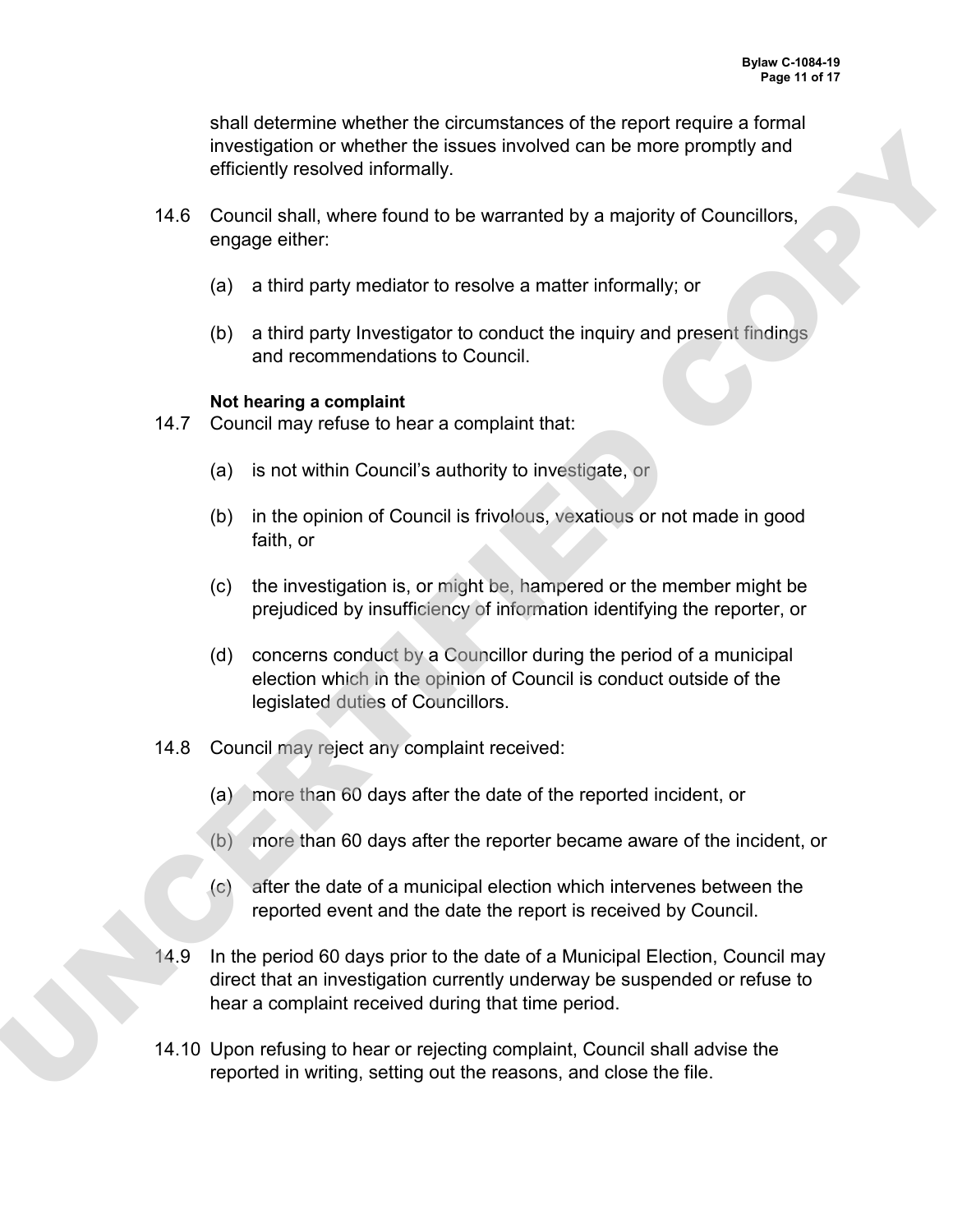#### **Investigation and Resolution**

- 14.11 Investigations will be carried out in accordance with the following:
	- (a) incidents will be investigated as promptly as possible; and
- (b) only those individuals absolutely necessary to verifying the complaint will be interviewed in order to maintain the confidentiality of the complainant and the respondent to the greatest extent possible. In all cases, both the complainant and the respondent will be interviewed and the respondent will be advised of the allegations they face and provided with an opportunity to answer the same. All reasonable efforts will be made to address the matter in a timely fashion. 14.11 Investigations will be carried out in accordance with the following:<br>
(a) incidents will be interventigated as promptly as possible; and<br>
(b) only those individuals absolutely necessary to restrict the communisment<br>
	- 14.12 If the violation alleged in the report provided by the Investigator is substantiated in whole or in part then:
		- (a) The Investigator shall advise the City Clerk that he is prepared to provide the report to Council at the in camera portion of a Council meeting.
		- (b) The report will contain, at minimum, the following:
			- (i) summary of the issue;
			- (ii) summary of the findings; and
			- (iii) recommendation(s), including recommended sanctions if warranted.
		- (c) The City Clerk will work with the City Manager to include a report from the Investigator on the in camera portion of the agenda for the next regular or combined Council meeting at which consideration of the report can be accommodated.
		- (d) No less than 24 hours nor more than 48 hours prior to the start of the Council meeting at which the report is to be considered, the Investigator will provide a copy of the report, on a strictly confidential basis, to the member or members about whom the complaint was made.
		- (e) All other Council members shall receive the report on a strictly confidential basis at the time the report is discussed in camera.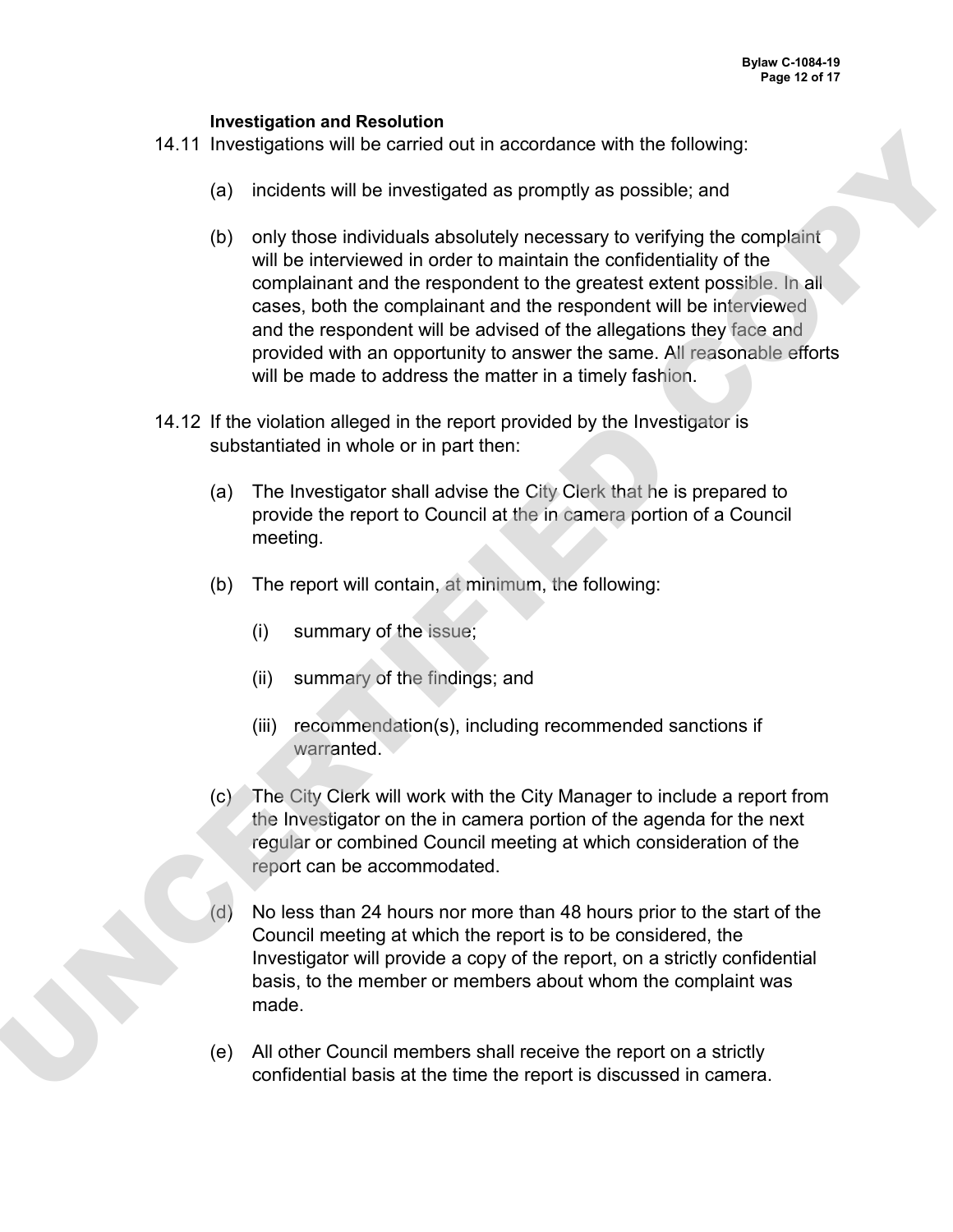- (f) Council will review the report and determine whether or not to adopt the recommendations.
- 14.13 Upon the completion of the investigation, both the complainant and respondent shall be notified of the findings within ten (10) business days.

#### **Reporter confidentiality and reprisal**

- 14.14 Every reasonable effort will be made to maintain the confidentiality of the reporter. However, the reporter's identity may be disclosed to ensure that a thorough investigation is conducted. The identity may be disclosed to parties on a need-to-know basis, including as required by law.
- 14.15 No Councillor shall take any action in reprisal, oral or written, against a reporter submitting a whistle-blower report in good faith. Where any member of Council is informed or becomes aware of possible reprisals against an individual as a result of a report under this bylaw, the City Manager shall be notified. Such notification will be treated in the same manner as a complaint using the process set out in this section.
- 14.16 No City employee shall take any action in reprisal, oral or written, against a reporter submitting a whistle-blower report in good faith. Where management is informed or becomes aware of possible reprisals against an individual as a result of a report under this policy, the manager must inform the Manager of Human Resources. A Reporter who believes he/she is being retaliated against should contact the Manager of Human Resources. The allegations of reprisals will be the subject of immediate investigation. Where the investigation substantiates the allegations of reprisals, the City Manager will be informed and the employee(s) deemed violating this bylaw will be subject to disciplinary action. The recommendations<br>
14.13 Upon the completion of the investigation, both the complement and<br>
respondent shall be notified of the finding within ten (10) business days<br>
14.14 Feory reasonable effort will be made to maintai
	- 14.17 Protection against reprisal cannot be effectively provided to non-employees or those who choose to keep their identity anonymous.

# **15. COMPLIANCE AND ENFORCEMENT**

- 15.1 Councillors must strictly comply with the Council Code of Conduct Bylaw.
- 15.2 In determining an appropriate Censure Motion, Council should have some practical rationale for doing so in the interest of proportionality and fairness. Once a Censure Motion has been passed, only a motion of Council can rescind the Censure Motion unless the motion was date specific.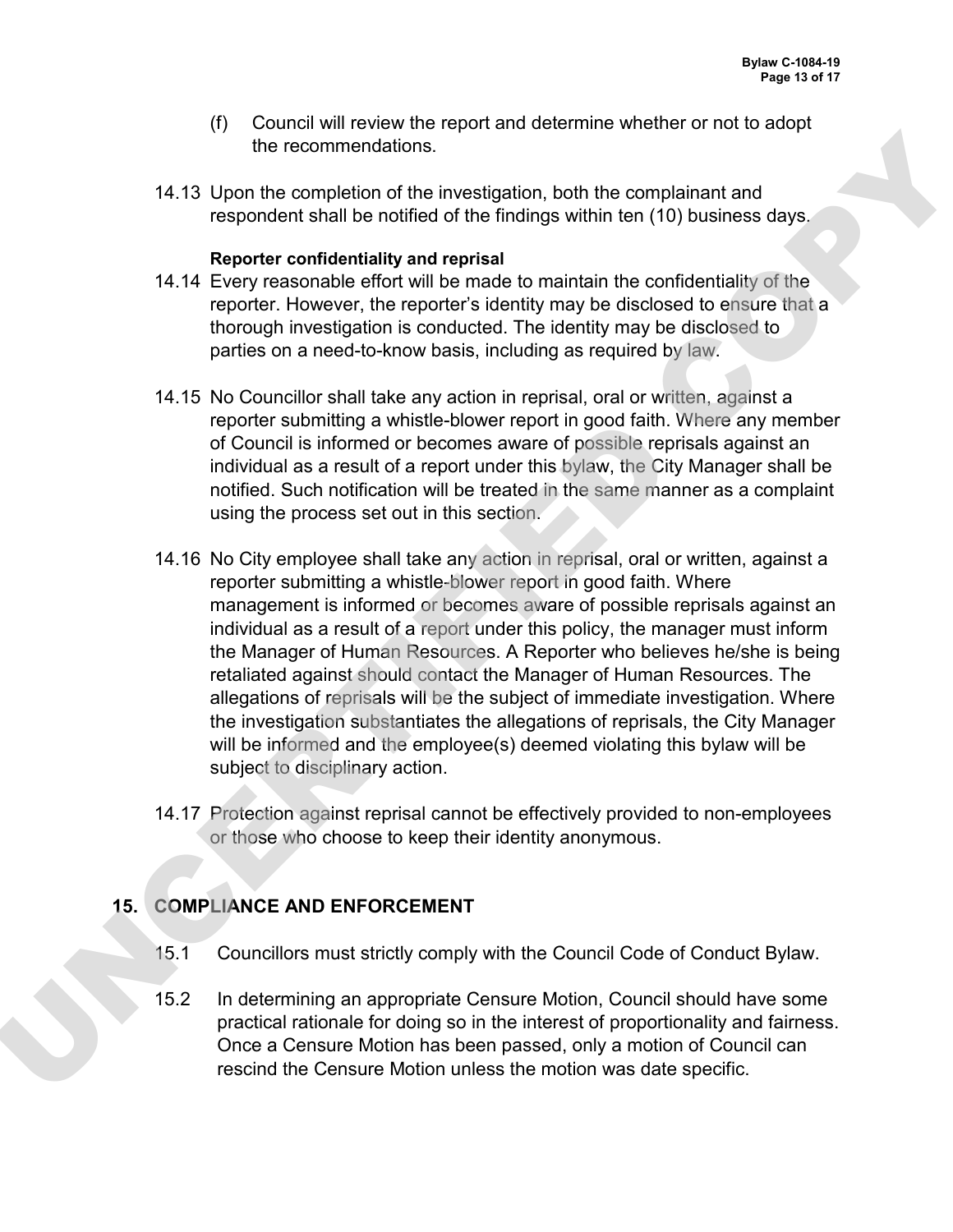- 15.3 Censure Motions for the Mayor are as follows:
	- (a) Restrict or limit the Mayor's power such as presiding over Council meetings and/or being a member of all Council Boards as set out in Section 154 of the Act.
	- (b) Direct the Deputy Mayor to assume the Mayor's official obligations and responsibilities including presiding over meetings, calling special meetings, signing bylaws and cheques.
	- (c) Redirect the Mayor's additional compensation for performing the above duties to the Deputy Mayor as set out in Section 275.1 of the Act.
	- (d) Restrict the Mayor from attending meetings as the City's representative and acting as the City's spokesperson.
- (e) Restrict the Mayor in his/her communications with Administration and third parties such as the Provincial or Federal governments and other municipalities. (a) Restrict or limit the Mayor's power such as presiding over Council<br>
meetings and<br>
Section 194 of the Act.<br>
(b) Direct the Deputy Mayor to assume the Mayor's official obligations<br>
and responsibilities including presidin
	- (f) Direct the Mayor to adhere to the statutory obligations under the Act and the City's Code of Conduct Bylaw.
	- (g) Restrict the Mayor from attending FCM, AUMA and/or other conferences.
	- (h) Any other sanction or requirement Council may decide upon including but not limited to:
		- $(i)$  a letter of reprimand addressed to the Mayor which may be published;
		- (ii) a request for the Mayor to issue a letter of apology which may be published;
		- (iii) a requirement of the Mayor to attend training.
	- 15.4 Censure Motions for the Deputy Mayor are as follows: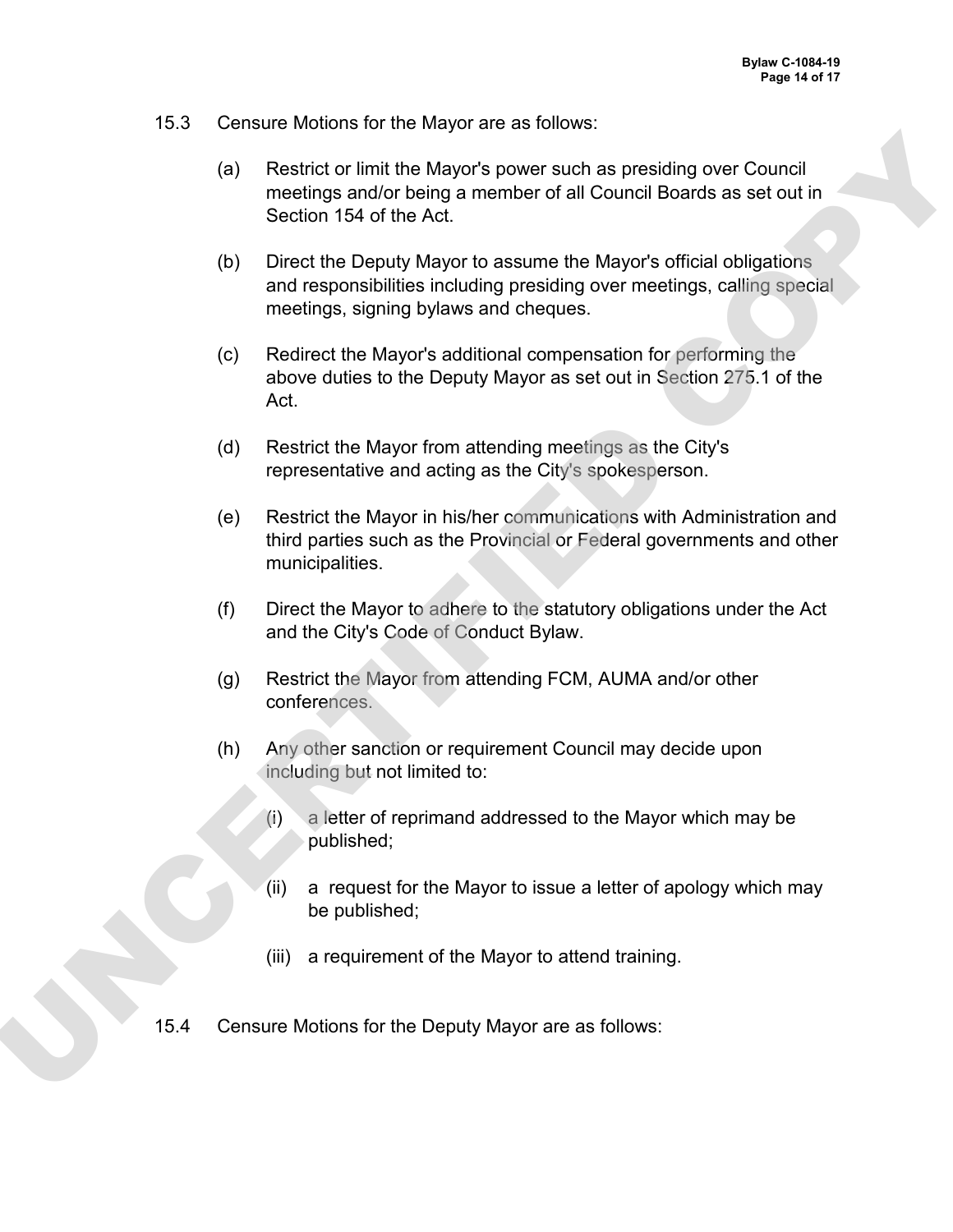- (a) Restrict or limit the Deputy Mayor's power such as presiding over Council meetings and/or being a member of all Council Boards as set out in Section 154 of the Act.
- (b) Direct another Councillor to assume the Deputy Mayor's official obligations and responsibilities.
- (c) Redirect the Deputy Mayor's additional compensation for performing their duties to the appointed Councillor above as set out in Section 275.1 of the Act. Counter methods and/or ferrog amelian entreprenent of all council boards as<br>set out in Section 154 of the Act.<br>(b) Direct another Councillor to assume the Deputy Mayor's official<br>obligations and responsibilities.<br>(c) Redir
	- (d) Restrict the Deputy Mayor from attending meetings as the City's representative and acting as the City's spokesperson.
	- (e) Restrict the Deputy Mayor in his/her communications with Administration and third parties such as the Provincial or Federal governments and other municipalities.
	- (f) Direct the Deputy Mayor to adhere to the statutory obligations under the Act and the City's Code of Conduct Bylaw.
	- (g) Restrict the Deputy Mayor from attending FCM, AUMA and/or other conferences.
	- (h) Any other sanction or requirement Council may decide upon including but not limited to:
		- $(i)$  a letter of reprimand addressed to the Deputy Mayor which may be published;
		- (ii) a request for the Deputy Mayor to issue a letter of apology which may be published;
		- (iii) a requirement of the Deputy Mayor to attend training.
	- 15.5 Censure Motions for Councillors are as follows:
		- (a) Restrict or limit the Councillor's power such as presiding over Council Committee meetings and/or being a member of all Council committees.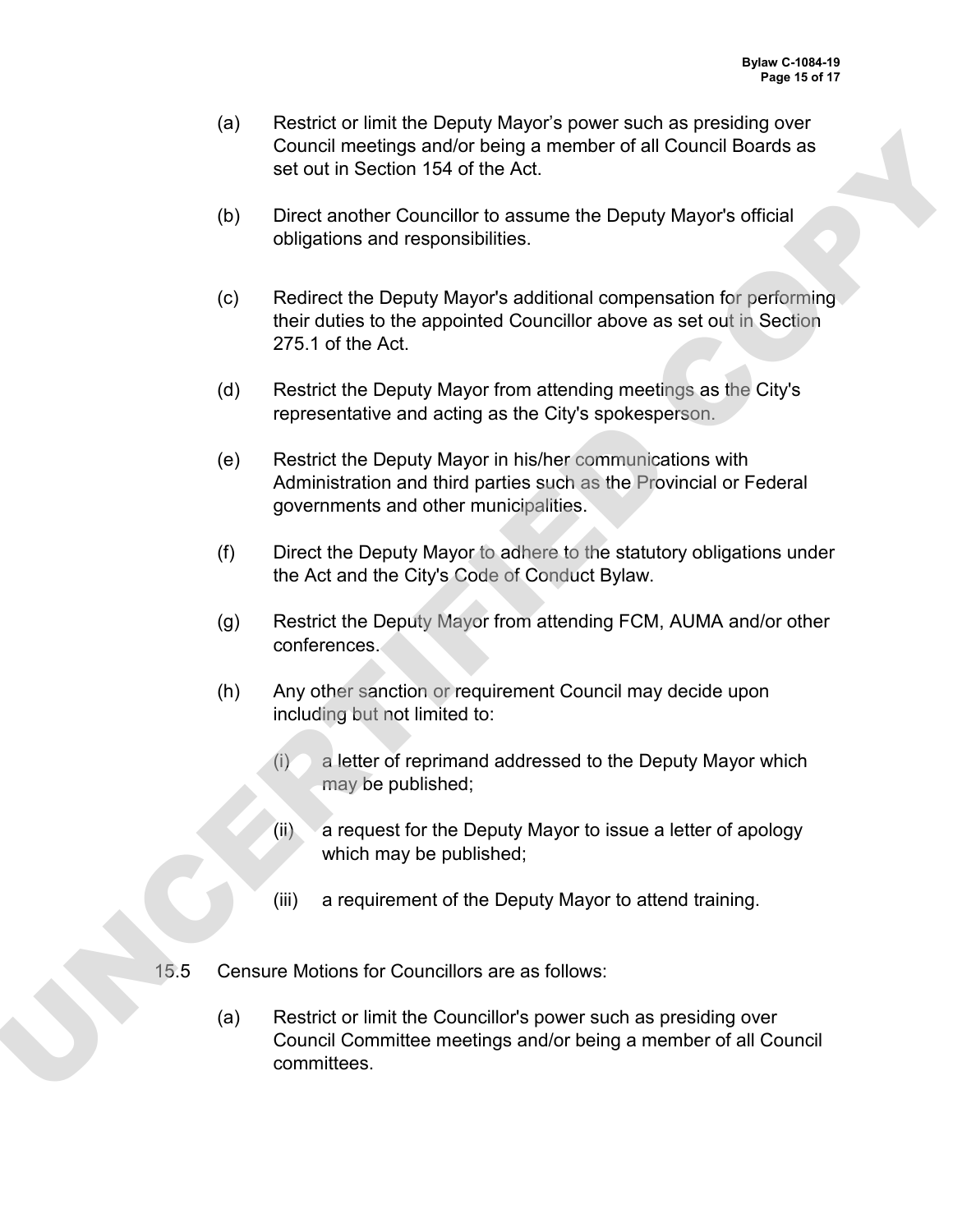- (b) Restrict the Councillor in his/her communications with Administration and third parties such as the Provincial or Federal governments and other municipalities.
- (c) Direct the Councillor to adhere to the statutory obligations under the Act and the City's Council Code of Conduct Bylaw.
- (d) Restrict the Councillor from attending FCM, AUMA and/or other conferences.
- (e) Any other sanction or requirement Council may decide upon including but not limited to:
	- (i) a letter of reprimand addressed to the Councillor which may be published;
	- (ii) a request for the Councillor to issue a letter of apology which may be published;
	- (iii) a requirement of the Councillor to attend training.

### **16. CONDUCT DURING ELECTIONS**

16.1 Councillors are required to conduct themselves in accordance with the *Local Authorities Election Act,* RSA 2000 cL-21 and the City's Municipal Use of Resources for Election Campaigns Policy. or the municipalities.<br>
Sand thrier municipalities.<br>
(c) Direct the Councilloot to achere to the standard or Federal governments and<br>
(c) Direct the Councilloot to achere to the standard policy obligations under the<br>
Act a

### **17. REVIEW OF BYLAW**

17.1 Council shall review this bylaw no later than four years from the date of enactment and every four years thereafter.

### **18. EFFECTIVE DATE**

18.1 This bylaw shall come into force and effect when it receives third reading and is duly signed.